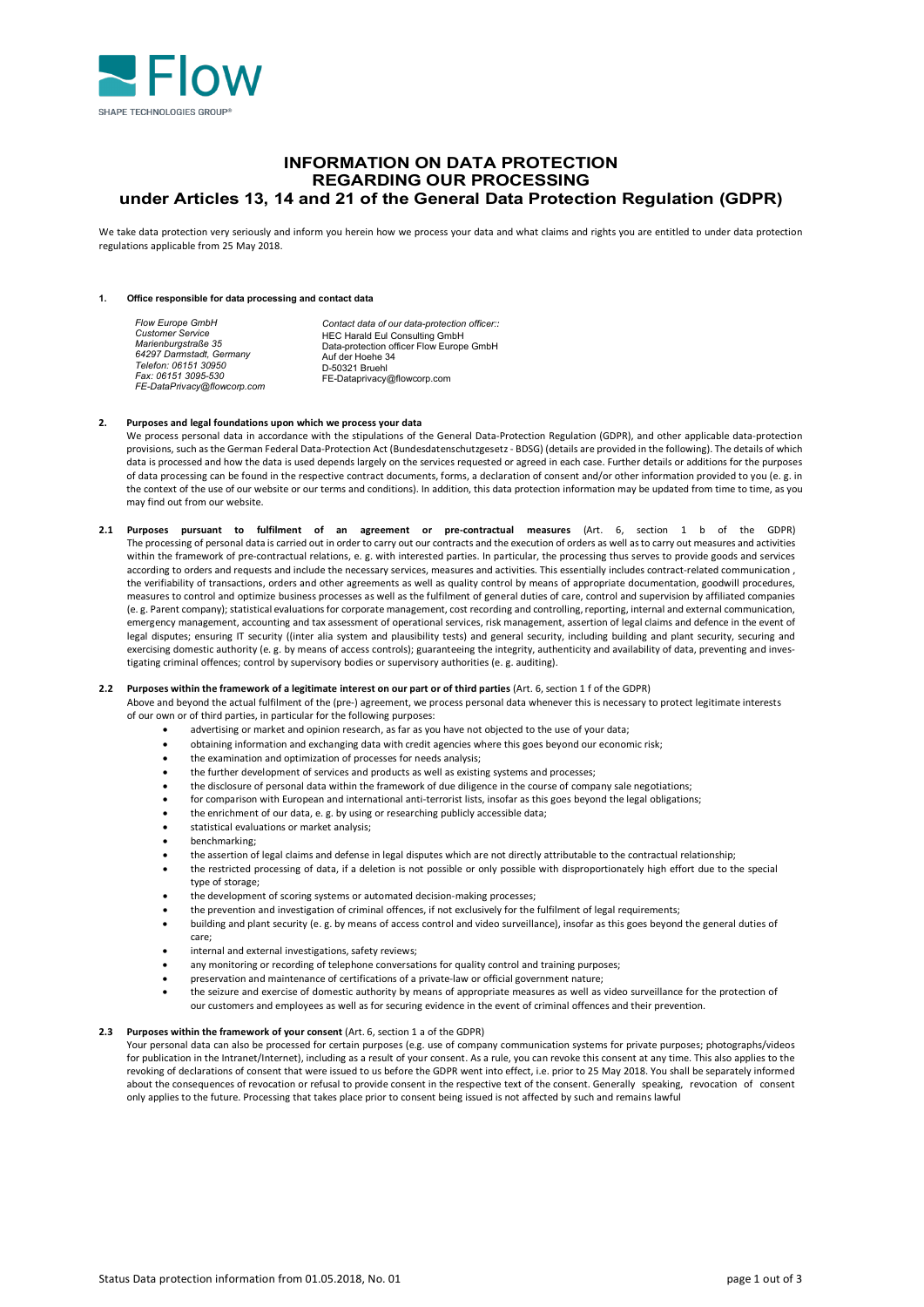**2.4 Purposes relating to adherence to statutory requirements** (Art. 6, section 1 c of the GDPR) **or in the public interest** (Art. 6, section 1 e of the GDPR) We are also subject to a large number of legal obligations. These are primarily statutory requirements (e.g. commercial and tax laws), but also if applicable supervisory law or other requirements set out by government authorities. The purposes of processing may also include identity and age checks, prevention of fraud and money laundering (e.g. comparisons with European and international anti-terror lists), compliance with control and notification obligations under tax law as well as the archiving of data for the purposes of data protection and data security as well as for purposes of audits by tax advisors/auditors, fiscal and other government authorities. In addition, it may be necessary to disclose personal data within the framework of official government/court measures for the purposes of collecting evidence, law enforcement and criminal prosecution or the satisfaction of civil law claims.

# **3. The categories of data that we process as long as we do not receive data directly from you, and its origin**

If necessary for the contractual relationship with you and the activities performed by you, we may process data which we lawfully receive from other offices or other third parties (e.g. quality assessment or complaints by customers/suppliers). In addition, we process personal data that we have lawfully collected, received or acquired from publicly accessible sources (such as, for example, commercial registers and association registers, civil registers, the press, Internet and other media) if such is necessary and we are allowed to process this data in accordance with statutory provisions.

Relevant personal data categories may in particular be:

- personal data (name, date of birth, place of birth, nationality, marital status, occupation/trade and comparable data);
- contact data (address, e-mail address, telephone number and similar data);
- address data (population register data and comparable data);
- payment confirmation/confirmation of cover for bank and credit cards;
- information about your financial situation (creditworthiness data including scoring, i. e. data for assessing the economic risk);
- customer history;
- data about your use of the telemedia offered by us (e. g. time of access to our websites, apps or newsletter, clicked pages/links of us or entries and comparable data);
- video data.

#### **4. Recipients or categories of recipients of your data**

At our company, personal data is received by those internal offices or organizational units that need such to fulfil our contractual and statutory obligations or that require such data within the framework of processing and implementing our legitimate interests. Personal data is disclosed/passed on to external offices and persons **solely**

- in connection with the execution of the contract;
- for purposes where we are obligated or entitled to give information, notification or forward data (e.g. employer's liability insurance association, health insurance schemes, fiscal authorities) in order to meet statutory requirements or where the forwarding of data is in the public interest (see number 2.4);
- to the extent that external service-provider companies commissioned by us process data as contract processors or parties that assume certain functions (e.g. external data centers, support and maintenance of IT applications, archiving, document processing, call center and customer services, compliance services, controlling, data screening for anti-money laundering purposes, data validation and data protection, data destruction, purchasing/procurement, customer administration, lettershops, marketing, media technology, research, risk controlling, billing, telephony, website management, auditing services, credit institutions, printing plants or companies for data disposal, courier services, logistics);
- as a result of our legitimate interest or the legitimate interest of the third party within the framework of the purposes cited under number 2.2 (e.g. to government authorities, credit agencies, collection agencies, attorneys, courts of law, appraisers, companies belonging to company groups and bodies and control instances);
- if you have given us consent to transmit data to third parties.

We shall moreover refrain from transmitting your data to third parties if we have not informed you of such separately. If we commission service providers within the framework of processing an order, the data will be subject there to the security standards stipulated by us in order to adequately protect the data. In all other cases, recipients may only use the data for purposes for which the data has been sent to them.

#### **5. Length of time your data is stored**

We process and store your data for the duration of our business relationship. This also includes the initiation of a contract (pre-contractual legal relationship) and the execution of a contract.

Above and beyond this, we are subject to various retention and documentation obligations that emanate *inter alia* from the German Commercial Code (HGB) and the German Tax Code (AO), or other applicable laws. The periods and deadlines for retention and/or documentation stipulated therein are up to ten years beyond the end of the contractual relationship or the pre-contractual legal relationship.

Furthermore, special statutory provisions may require longer retention such as for example the preservation of evidence in connection with statutory time-barring provisions (statute of limitations). Under §§ 195 ff. of the German Civil Code (BGB), the regular time-barred period is three years, but timebarred periods of up to 30 years may also be applicable.

If the data is no longer required to meet contractual or statutory obligations and rights, it is regularly deleted unless its further processing - for a limited period - is necessary to fulfil the purposes listed under number 2.2 due to an overriding legitimate interest. Such an overriding legitimate interest is deemed to be the case, for example, if it is not possible to delete the data as a result of the special type of storage or such is only possible at an unreasonably great expense and processing for other purposes is excluded by appropriate technical and organisational measures.

#### **6. Processing of your data in a third country or by an international organization**

Data might be transmitted to offices in countries outside the European Economic Area EU/EEA (so-called third states) whenever such is necessary to meet a contractual obligation towards you (e.g. if you are despatched to another country) or our customers, such is required by law (e.g. notification obligations under tax law), such is in the legitimate interest of us or a third party or you have issued us your consent to such.

At the same time, your data may be processed in a third country including in connection with the involvement of service providers within the framework of the processing of the order. If no decision has been issued by the EU Commission regarding the presence of a reasonable level of data protection for the respective country, we warrant that your rights and freedoms will be reasonably protected and guarantied in accordance with EU data-protection requirements through contractual agreements to this effect. We will provide you with detailed information on request.

You can request information on the suitable or reasonable guarantees and the possibility, how and where to receive a copy of these from the company data-protection officer or, or by contacting us [FE-DataPrivacy@flowcorp.com](mailto:FE-DataPrivacy@flowcorp.com).

#### **7. Your data-protection rights**

**If certain conditions are met, you can assert your data-protection rights against us**

- Thus, you have the right **to receive information** from us on the data stored on you in accordance with the rules of Art. 15 of the GDPR (if applicable with restrictions in accordance with § 34 of the German Federal Data-Protection Act (BDSG)).
- If you so request, we shall **correct** data stored on you in accordance with Art. 16 of the GDPR if such data is incorrect or flawed.
- If you so desire, we shall **delete** your data in accordance with the principles of Art. 17 of the GDPR if such is not prevented by other